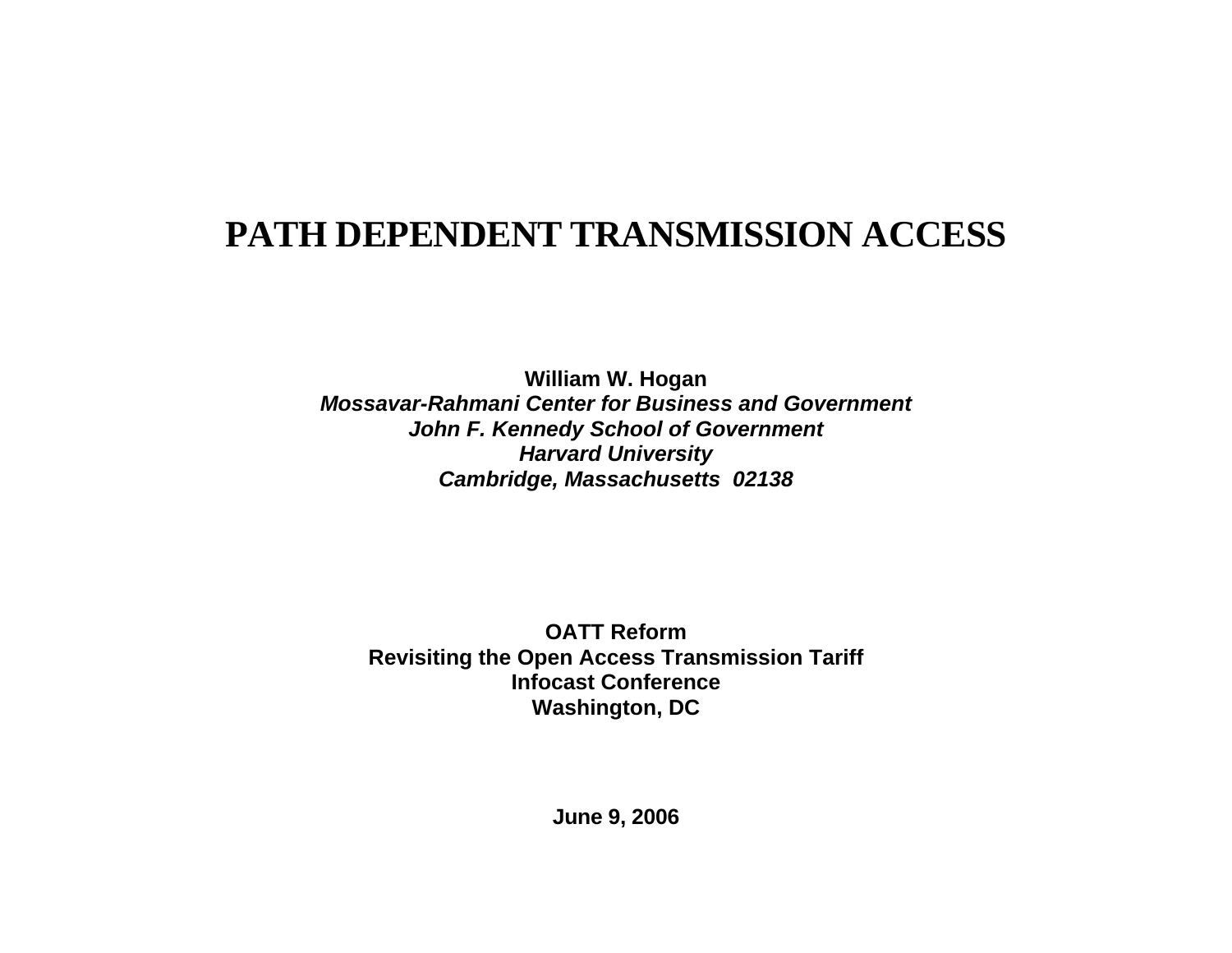# **ELECTRICITY MARKET Path Dependence**

**The path to successful market design can be circuitous and costly. The FERC reform proposals for Order 888 illustrate "path dependence," where the path chosen constrains the choices ahead. Can Order 888 be reformed to overcome its own logic? Or is FERC trapped in its own loop flow?** 

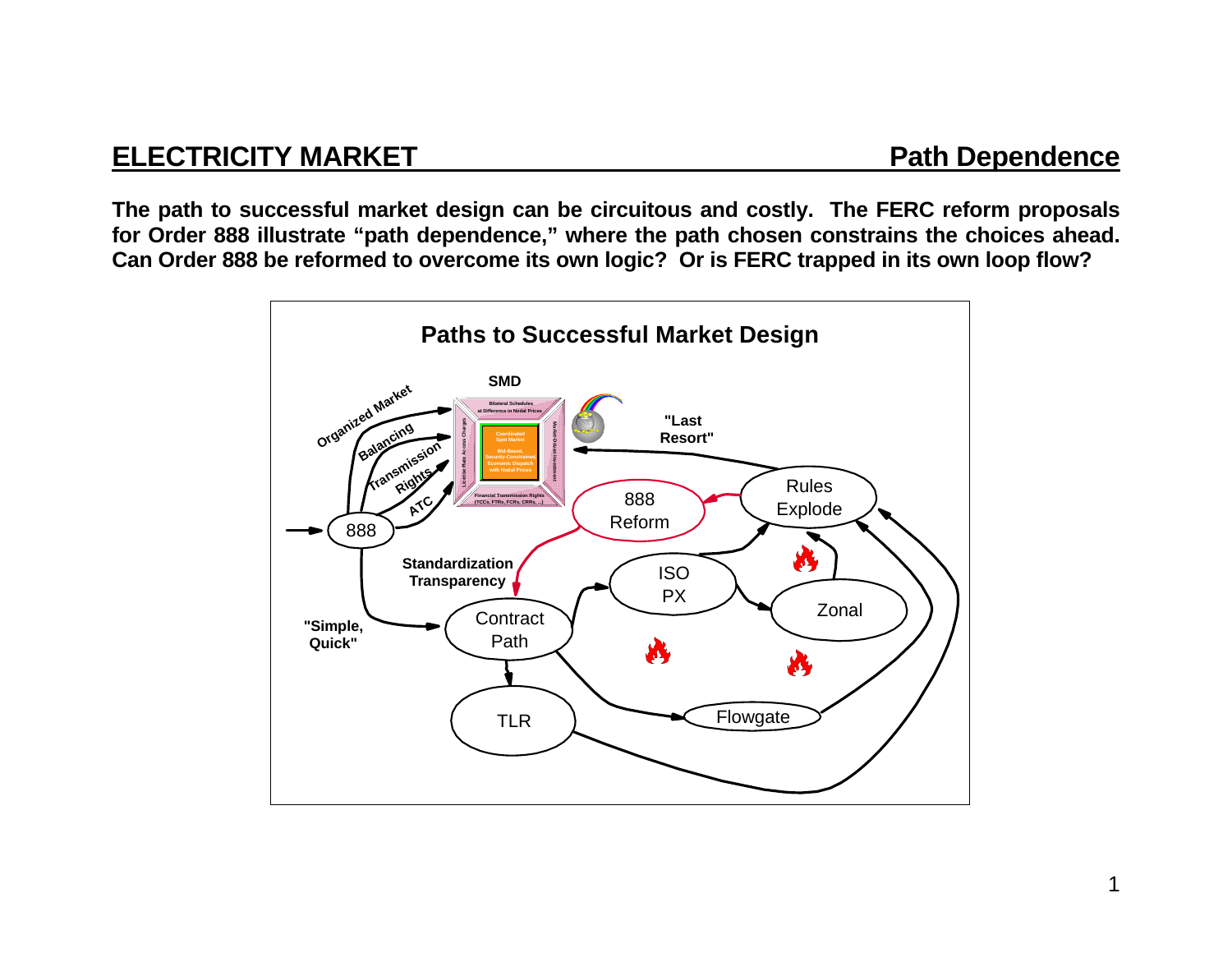**The Federal Energy Regulatory Commission (FERC) reform proposals for Order 888 arise from frustration with electricity restructuring efforts and providing open access to transmission needed to support competitive markets.** 

At its core, the debate identifies persistent disagreement about what open access means, and what models are available to achieve the purported benefits.

"Now, the goal of the NOI in this proceeding is very clear. It is spelled out in the title: Preventing Undue Discrimination and Preference in Transmission Service. We are not talking about market design. We are not talking about restructuring. We are talking about preventing undue discrimination and preference."

(Statement of Joseph Kelliher, Chairman, Federal Energy Regulatory Commission, Regarding Notice of Inquiry on Preventing Undue Discrimination and Preference in Transmission Service, Docket No. RM05-25-000, September 16, 2005)

"The first time the Commission found Order No. 888 allowed undue discrimination and preference in transmission service occurred in 1999. The solution advanced by the Commission was restructuring: encouraging voluntary RTO formation, in Order No. 2000. … The second time the Commission found Order No. 888 allowed undue discrimination and preference took place in 2002. The solution advanced by the Commission at the time was also restructuring, this time mandating RTO participation and a standard market design. … The solution we advance today is not restructuring, but more effective regulation, reform of the open access rules themselves, for the first time in nearly a decade."

(Statement of Joseph Kelliher, Chairman, Federal Energy Regulatory Commission, Regarding Open Access Transmission Tariff (OATT) Reform (RM05-25-00), May 16, 2006.)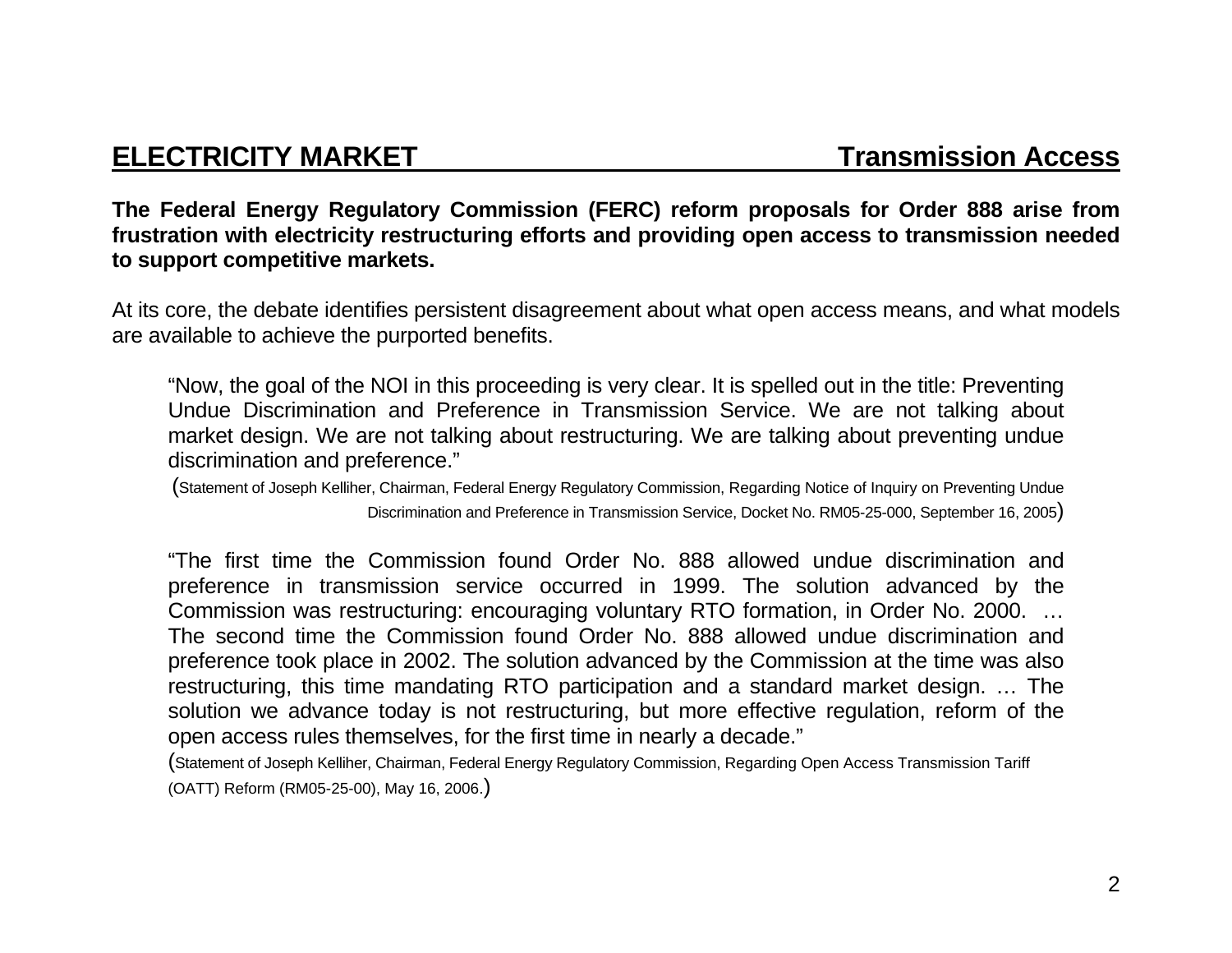**The FERC proposed reform of Order 888 emphasizes two principles for improving regulation of transmission access.** 

#### •**Consistency**

Consistency here is interpreted to mean standardization. "…the industry still has not developed a consistent, industry-wide methodology for evaluating ATC." (OATT 2006 NOPR, p. 77)

#### $\bullet$ **Transparency**

"…transmission providers often have responded by filing very general narrative descriptions of their calculation methodologies … without further specification of the mathematical algorithm, data inputs, and modeling assumptions used to perform the calculation." (OATT 2006 NOPR, p. 86)

FERC's Order 888 Reform NOPR calls for greater consistency and transparency as keys to its future success in meeting the goals of open access. These are admirable principles. The same principles should be applied to the FERC analysis supporting any reform proposal.

Success will depend not only on consistency of methodologies across transmission providers, but also on consistency with the actual operation of the transmission system. On this subject, the transparency of FERC's approach has decreased compared to the relative clarity of some of its earlier analyses.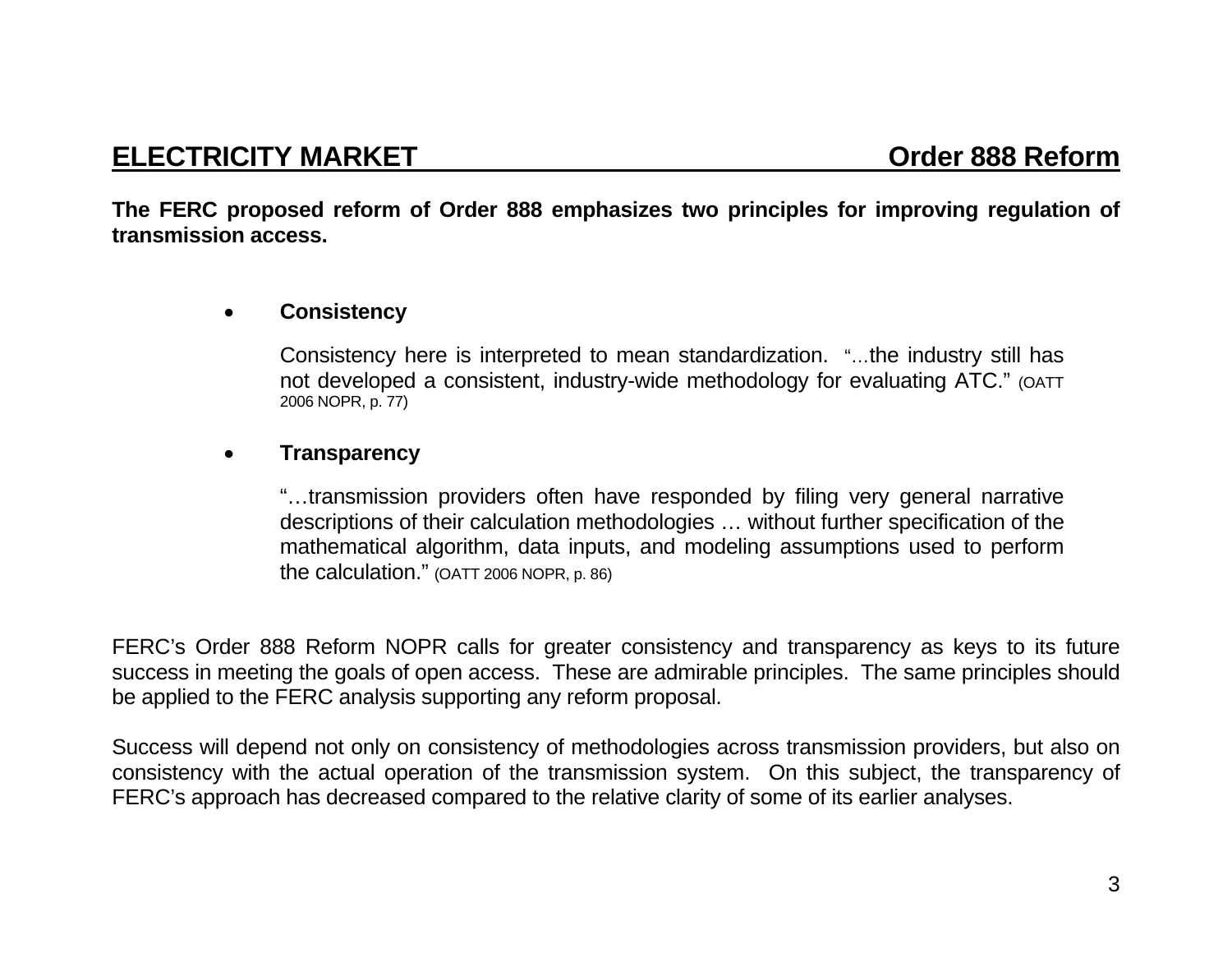#### **The Open Access Rule of Order 888 followed from a lengthy debate about the many details of electricity markets.**

"Today the Commission issues three final, interrelated rules designed to remove impediments to competition in the wholesale bulk power marketplace … . The legal and policy cornerstone of these rules is to remedy undue discrimination in access to the monopoly owned transmission wires that control whether and to whom electricity can be transported in interstate commerce." (FERC, Order 888, April 24, 1996, p. 1.)

- **What did Order 888 anticipate for the development of electricity market design?**
- **Did FERC jump too soon to an RTO model with a "standard market design" that foreclosed other options?**
- **What other electricity market design options are available to achieve the objectives of open access and Order 888?**
- **Is it possible to reform Order 888 to achieve the open access objective to remove impediments to competition?**

**Can open access not be about market design?**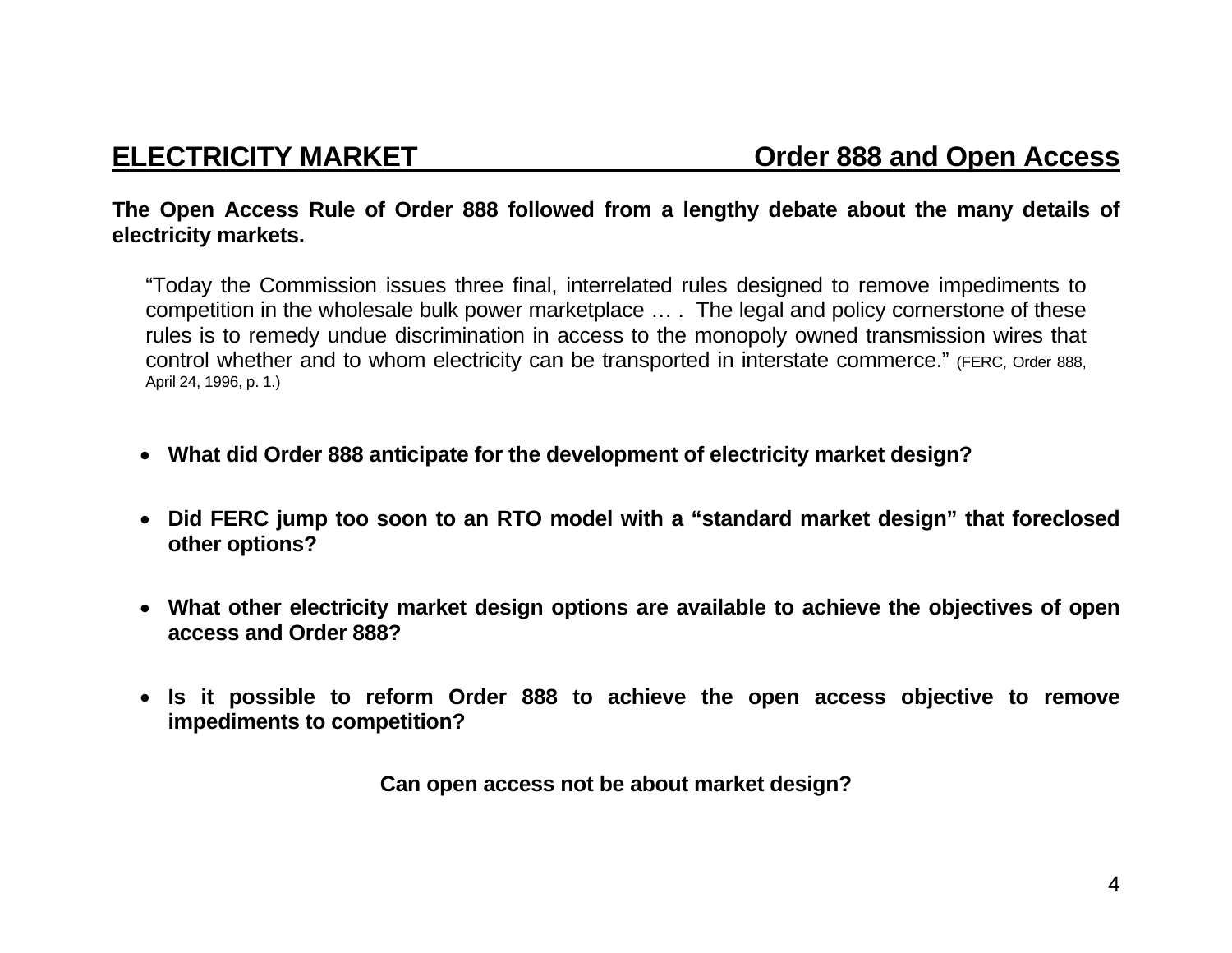#### **Under Order 888 the FERC made a crucial choice regarding a central complication of the electricity system.**

"A contract path is simply a path that can be designated to form a single continuous electrical path between the parties to an agreement. Because of the laws of physics, it is unlikely that the actual power flow will follow that contract path. … Flow-based pricing or contracting would be designed to account for the actual power flows on a transmission system. It would take into account the "unscheduled flows" that occur under a contract path regime." (FERC, Order 888, April 24, 1996, footnotes 184- 185, p. 93.)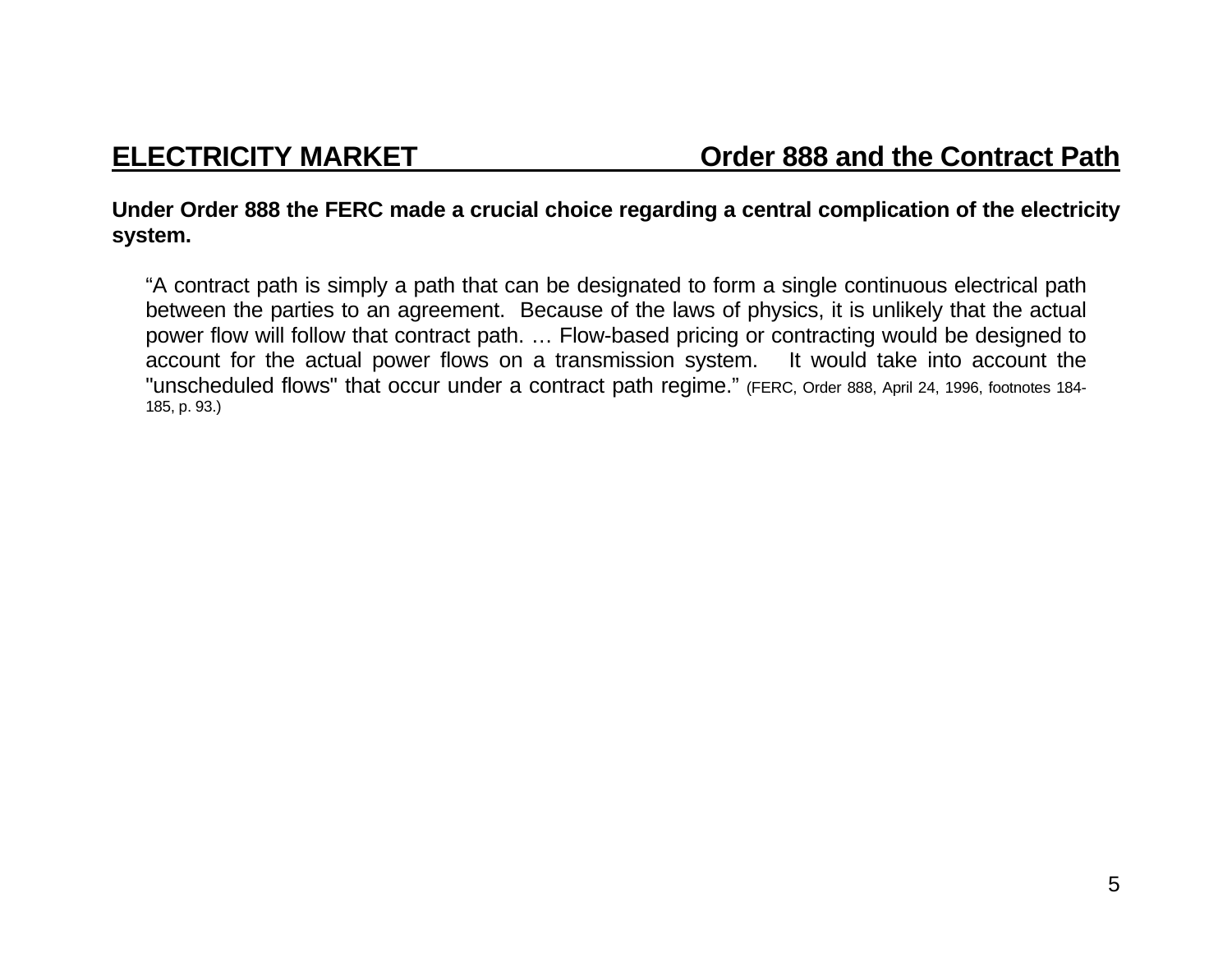#### **Electric transmission network interactions can be large and important.**

- Conventional definitions of network "Interface" transfer capacity depend on the assumed load conditions.
- Transfer capacity cannot be defined or guaranteed over any reasonable horizon.

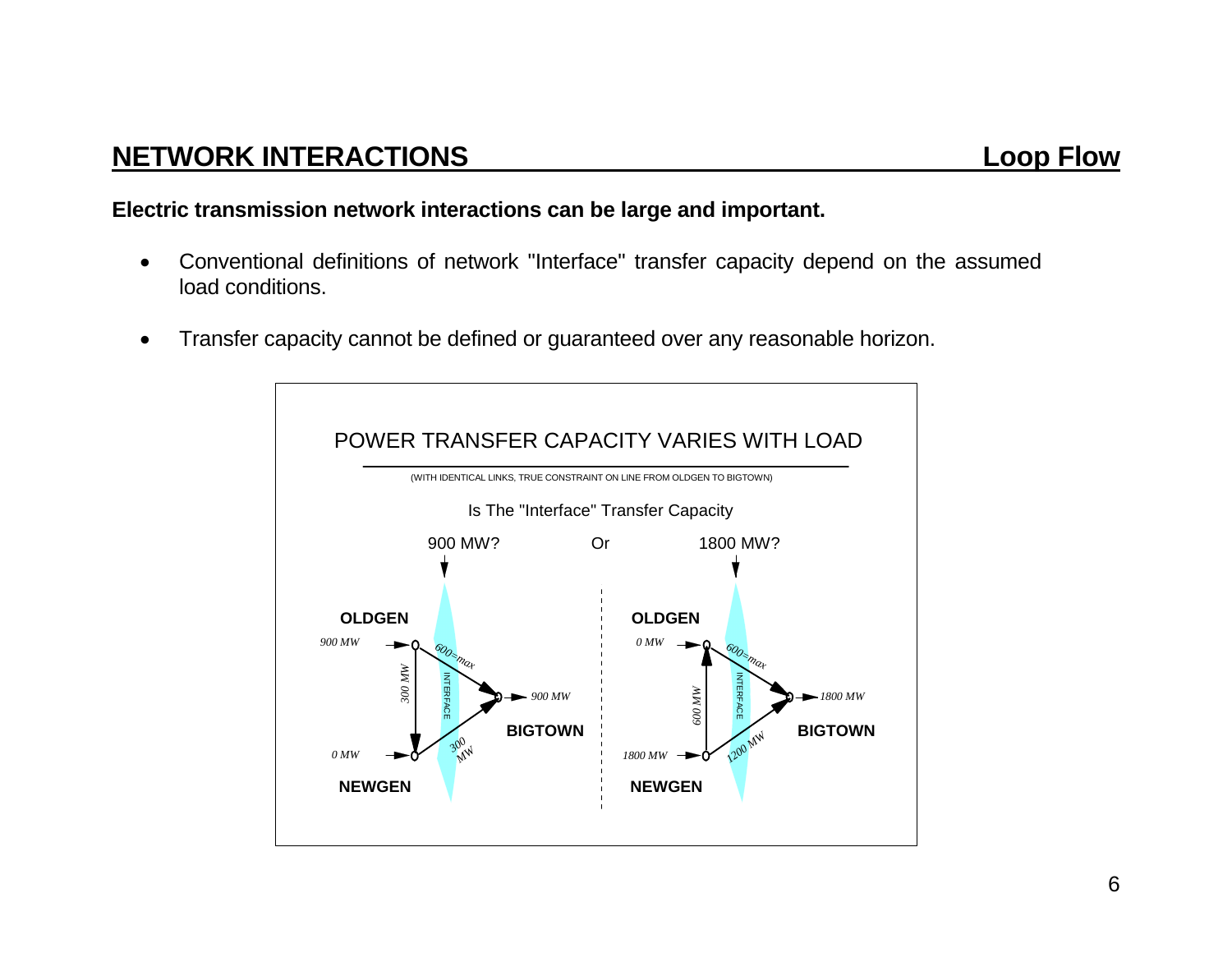# **NETWORK INTERACTIONS Loop Flow**

**There is a fatal flaw in the old "contract path" model of power moving between locations along a designated path. The network effects are strong. Power flows across one "interface" can have a dramatic effect on the capacity of other, distant interfaces.**

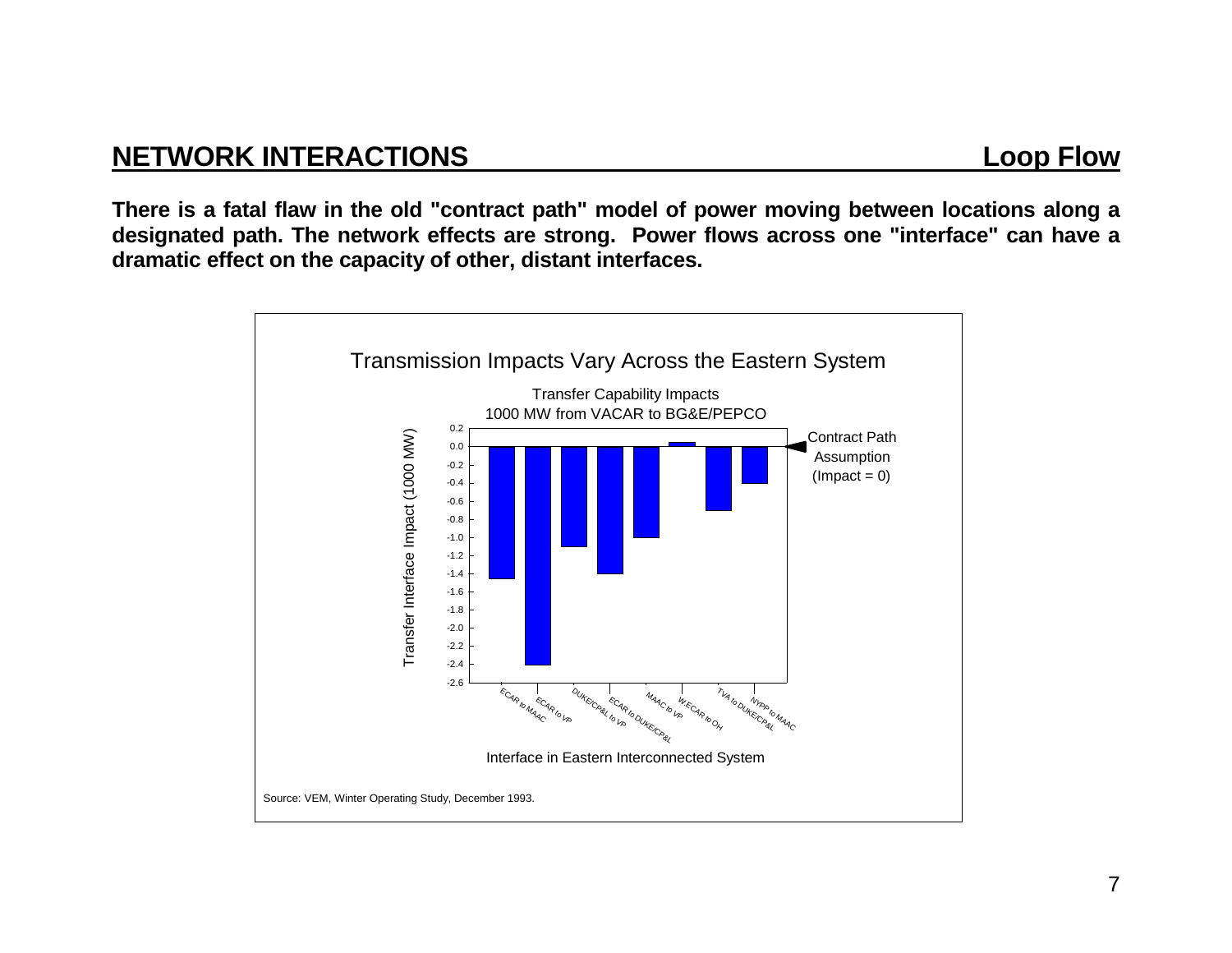**Electricity restructuring requires open access to the transmission essential facility. A fully decentralized competitive market would benefit from tradable property rights in the transmission grid. However, the industry has never been able to define workable transmission property rights:** 

 "A primary purpose of the RIN is for users to learn what Available Transmission Capacity (ATC) may be available for their use. Because of effects of ongoing and changing transactions, changes in system conditions, loop flows, unforeseen outages, etc., ATC is not capable of precise determination or definition. "

 Comments of the Members of the PJM Interconnection, Request for Comments Regarding Real-Time Information Networks, Docket No. RM95-9-000, FERC, July 5, 1995, p. 8.

#### **The problems are not unique to the U. S. They same issue arises in any meshed network, as in Europe and the regulations for European Transmission System Operators {ETSO]:**

"Does the draft Regulation set the right objective when it requires TSOs to compute and publish transfer capacities? ETSO says both yes and no …in many cases the (Net transfer capacity or NTCs) may be a somewhat ambiguous information…The core of the difficulty raised by transfer capacities lies in the fact that they do not obey usual arithmetic: 'it makes no sense to add or subtract the NTC values…' Put it in other ways, in order to compute the maximal use of the network, one needs to make assumptions on the use of the network! This definition is restated and elaborated in ETSO (2001a) (p. 6)."

 J. Boucher and Y. Smeers, "Towards a Common European Electricity Market--Paths in the Right Direction…Still Far From an Effective Design," Belgium. September, 2001, pp. 30-31. (see HEPG web page, Harvard University)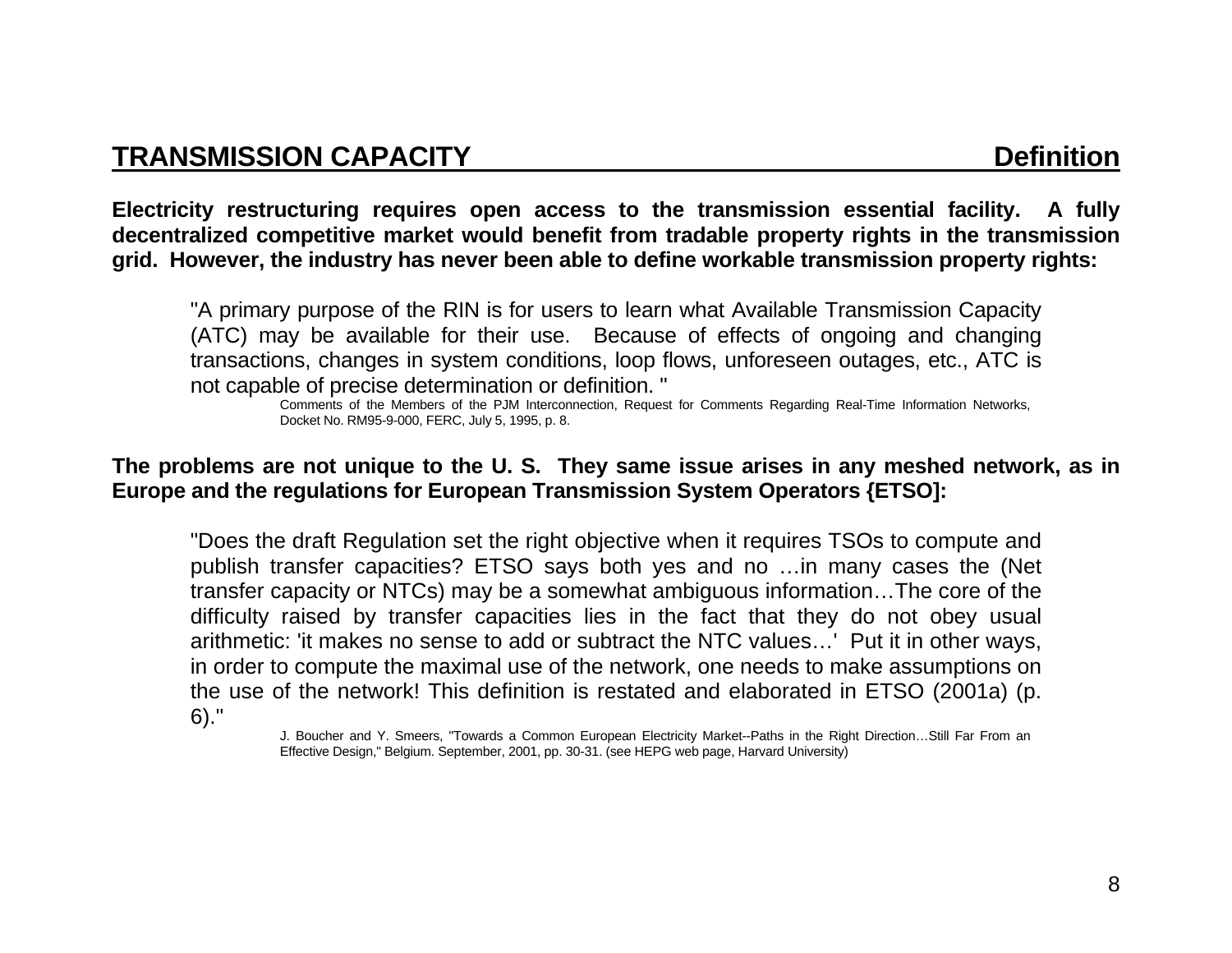#### **Under Order 888 the FERC made a crucial choice regarding a central complication of the electricity system.**

"A contract path is simply a path that can be designated to form a single continuous electrical path between the parties to an agreement. Because of the laws of physics, it is unlikely that the actual power flow will follow that contract path. … Flow-based pricing or contracting would be designed to account for the actual power flows on a transmission system. It would take into account the "unscheduled flows" that occur under a contract path regime." (FERC, Order 888, April 24, 1996, footnotes 184- 185, p. 93.)

"We will not, at this time, require that flow-based pricing and contracting be used in the electric industry. In reaching this conclusion, we recognize that there may be difficulties in using a traditional contract path approach in a non-discriminatory open access transmission environment, as described by Hogan and others. At the same time, however, contract path pricing and contracting is the longstanding approach used in the electric industry and it is the approach familiar to all participants in the industry. To require now a dramatic overhaul of the traditional approach such as a shift to some form of flow-based pricing and contracting could severely slow, if not derail for some time, the move to open access and more competitive wholesale bulk power markets. In addition, we believe it is premature for the Commission to impose generically a new pricing regime without the benefit of any experience with such pricing. We welcome new and innovative proposals, but we will not impose them in this Rule." (FERC, Order 888, April 24, 1996, p. 96.)

**Hence, although the fictional contract path approach would not work in theory, maintaining the fiction would be less disruptive in moving quickly to open access and an expanded competitive market!**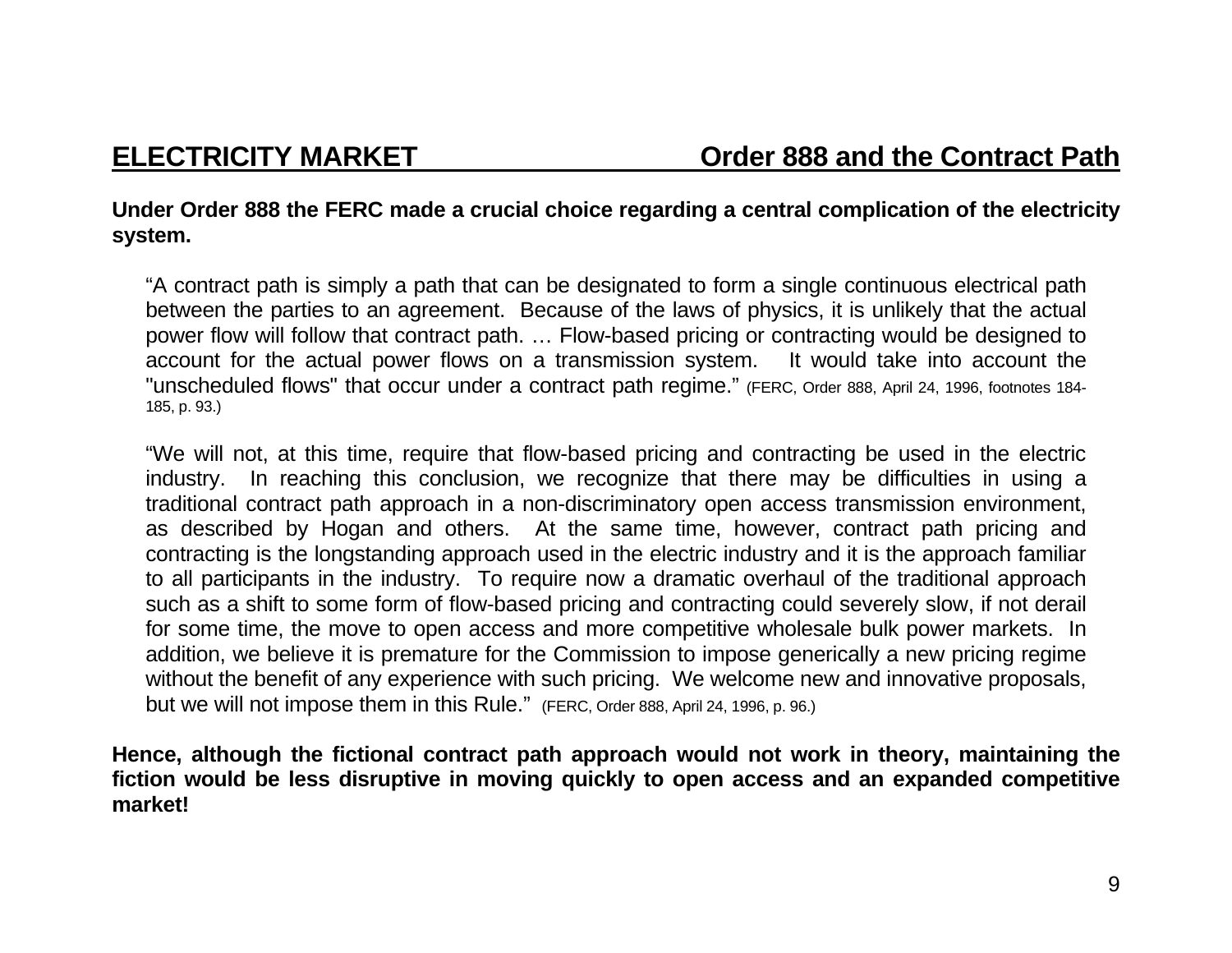# **ELECTRICITY MARKET CONSUMING A CONSUMING CONSUMING A CONSUMING A CRT**

**Order 888 would not work in theory, but might it work in practice? The CRT provided striking evidence that FERC knew there was a serious problem.** 

**Capacity Reservation Tariff (CRT), 1996.** A new model, on the same day as Order 888 (April 24, 1996).

"The proposed capacity reservation open access transmission tariff, if adopted, would replace the open access transmission tariff required by the Commission ..."<sup>1</sup>

The new model outlined in the CRT moved away from the contract path to embrace point-to-point rights. The CRT was roundly rejected by industry, and received little support. But it was to reappear, again and again.

# **NERC Transmission Loading Relief (TLR),**

**1997.** The reliability watchdogs saw the impending



problem and soon created the unscheduling system to complement the contract path scheduling required under Order 888.

<sup>1</sup> Federal Energy Regulatory Commission, "Capacity Reservation Open Access Transmission Tariffs," Notice of Proposed Rulemaking, RM96-11-000, Washington DC, April 24, 1996, p. 1.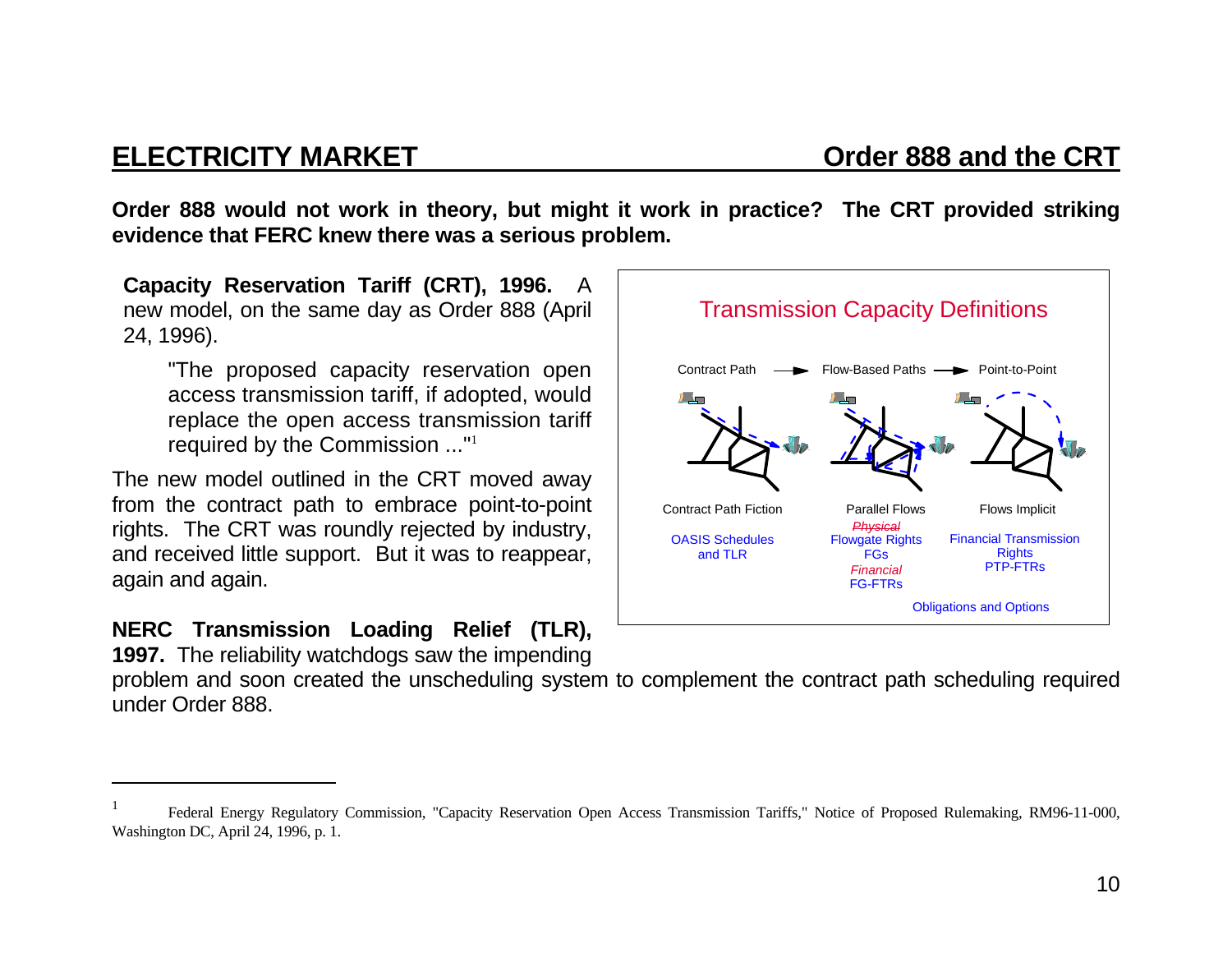**FERC's Order 888 reform NOPR is largely silent on these issues. What little is said obscures the inconvenient truth.**

#### **The Order 888 Reform NOI raised the question.**

"In Order No. 888, the Commission stated that its use of the contract path model of power flows and embedded cost ratemaking was intended to initiate open access, but was not intended to signal a preference for contract path/embedded cost pricing for the future. The Commission further stated that it would entertain non-discriminatory tariff innovations to accommodate new pricing proposals in the future. Order No. 888 at 31,734-35. Should the Commission continue to use the contract path model in the future?" (FERC Order 888 Reform, NOI (emphasis in original), p. 13)

#### **The resulting Order 888 Reform NOPR deflects the issue.**

"…there are two main approaches to calculating [Available Transfer Capability] used in the industry. The first is the contract path approach, which is more commonly used by transmission providers in the Western Electricity Coordinating Council (WECC) region.[fn] The contract path methodology derives ATC directly from predetermined [Total Transfer Capability] … values derived consistent with contract path transmission rights. The second method is the flowgate[fn] approach, which is used more widely in the Eastern Interconnection.[fn] The flowgate methodology is based on physical power flow models. The flowgate calculation first determines [Available Flowgate Capability] and then converts AFC into ATC and derives TTC for the OASIS posting. *The differences between the two approaches may not result in significantly different ATC values if consistent data inputs and industry acceptable modeling assumptions are used.*" (OATT 2006 NOPR, pp. 79-80, emphasis added.)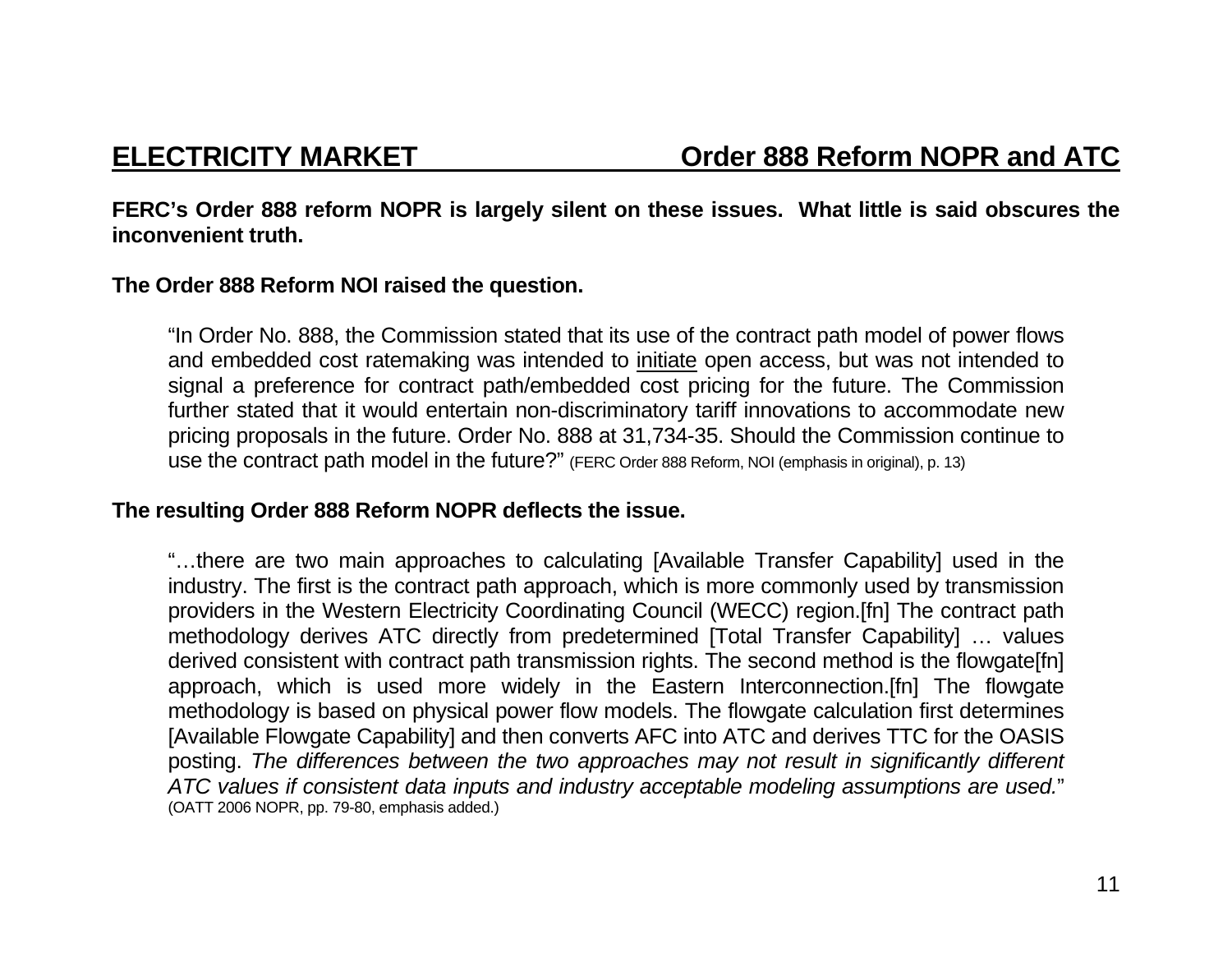# **ELECTRICITY MARKET Order 888 Reform NOPR and ATC**

#### **Order 888 reform needs more transparency regarding the consistency of its fundamental logic.**

#### **The Order 888 Reform NOI raised the question.**

"Should the Commission continue to use the contract path model in the future?" (FERC Order 888 Reform, NOI (emphasis in original), p. 13)

A reasonable answer is "No." (William W. Hogan, "Comments On Preventing Undue Discrimination And Preference In Transmission Services," Docket No. RM05-25-000, November 22, 2005, p. 2.)

#### **The resulting Order 888 Reform NOPR deflects the issue.**

"*The differences between the two [ATC and AFC] approaches may not result in significantly different ATC values if consistent data inputs and industry acceptable modeling assumptions are used.*" (OATT 2006 NOPR, pp. 79-80, emphasis added.)

Under what consistent data inputs and modeling assumptions would the two methodologies produce results there were both consistent with each other and consistent with actual operation of the transmission system?

- The AFC methodology incorporates all the (many) contingency constraints on lines and interfaces.
- • The contract path capability calculation is independent of the actual use (not just the ATC) of other contract paths.

The first requirement presents a practical difficulty, because there are too many flowgates. The second requirement is more fundamental, because it applies only to radial or controllable lines. The second requirement is inconsistent with actual operation of a transmission network system with loop flow.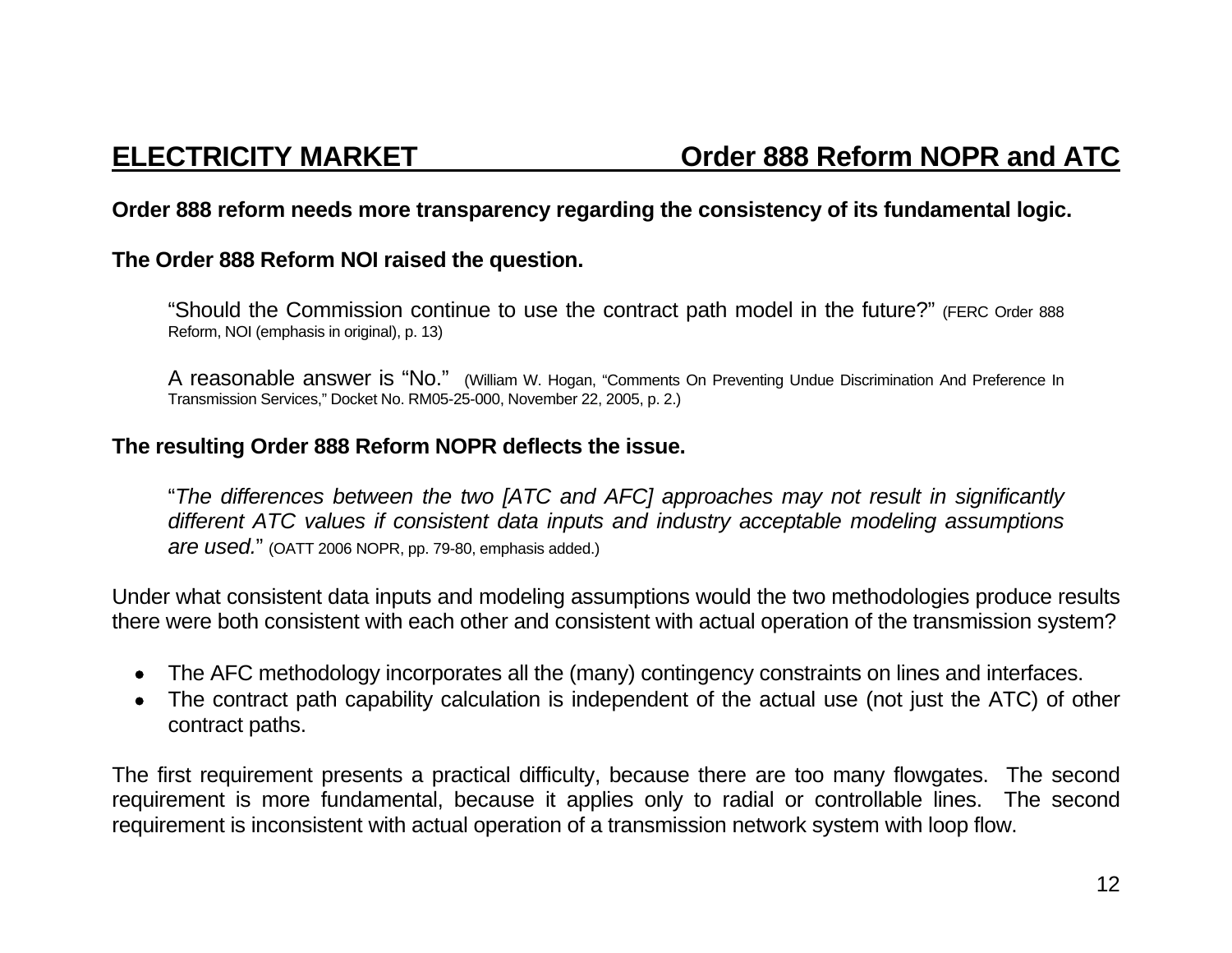# **ELECTRICITY MARKET A Modest Proposal**

**Given where the Order 888 path leaves us, what could be done within the constraints to move onto a path where we move closer to achieving our stated objective? A modest proposal:** 

- • **Adopt a consistent and transparent framework for FERC regulation.**
- • **The framework is security constrained economic (re)dispatch.**
- • **Follow the logic of the framework for a principled design.**
- • **Focus on balancing first and foremost.**
- • **Design other Order 888 reforms to be compatible with economic balancing and consistent pricing.**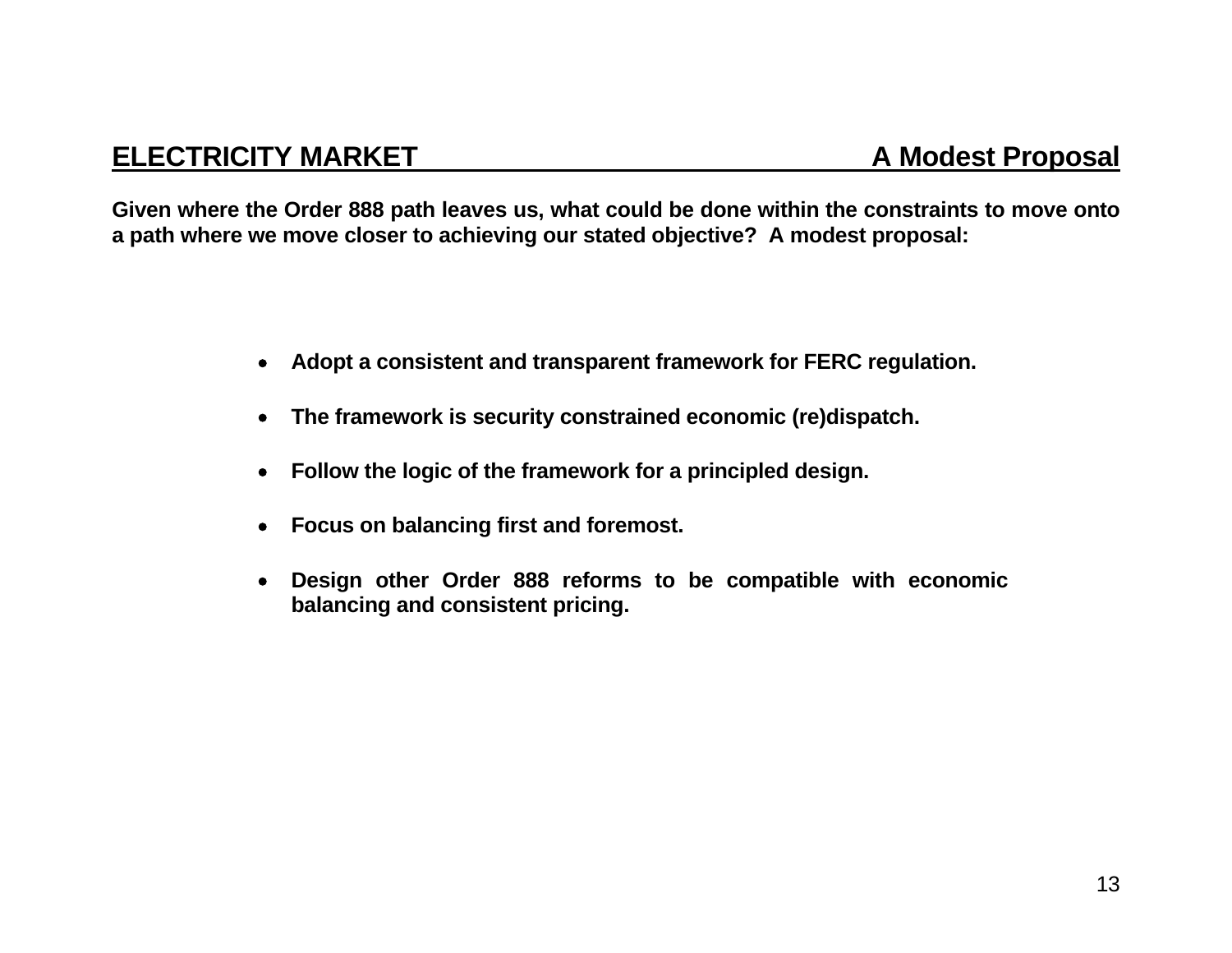**The solution to open access and non-discrimination inherently involves market design. Good design begins with the real-time, and works backward. A common failure mode starts with the forward market and long-term rights or rules, without specifying the rules and prices that would apply in real time. Focus on balancing and redispatch to meet transmission constraints.** 

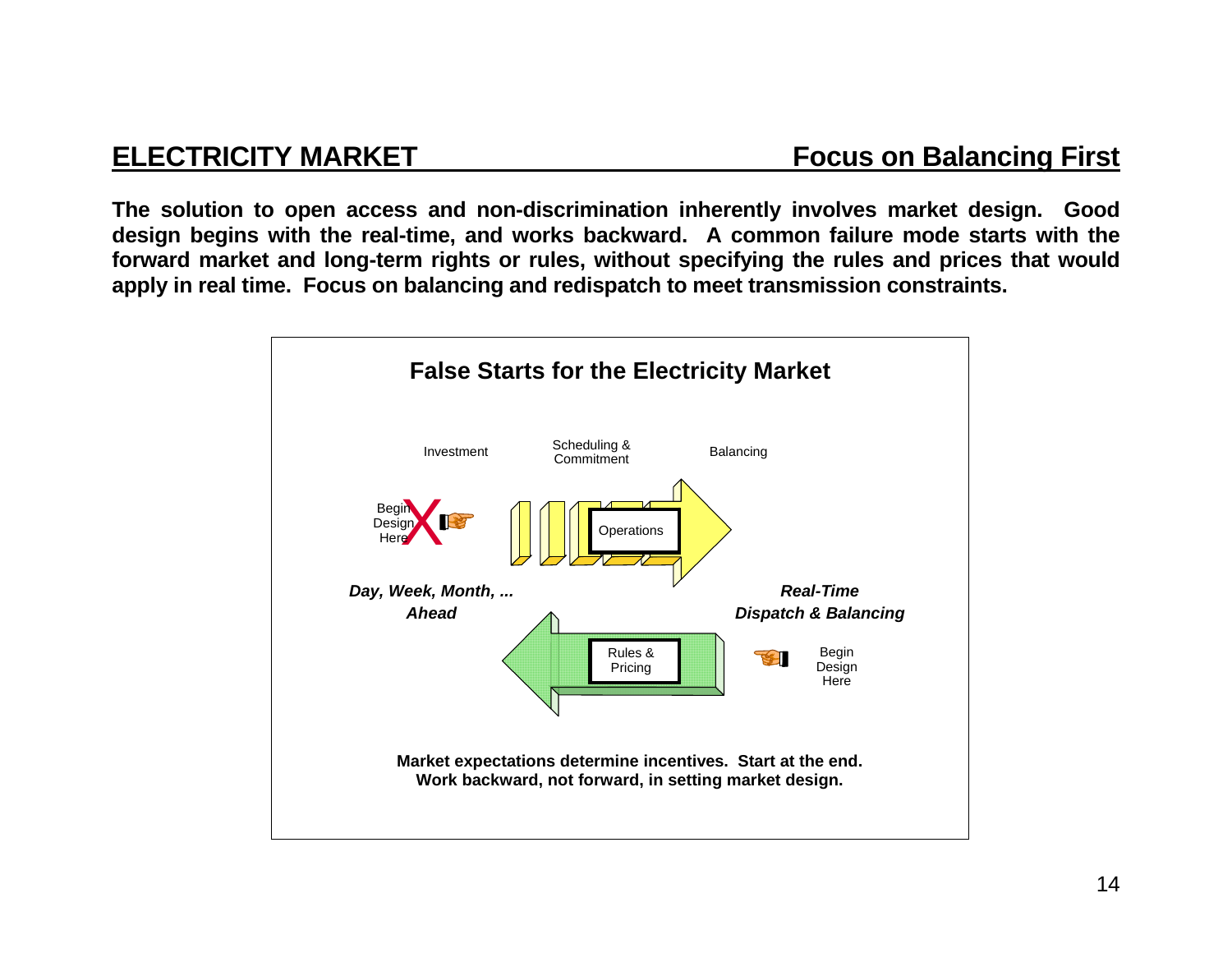## **The principal flexibility in balancing and redispatch is with pricing.**

• **Balancing Requires Security Constrained (Re)Dispatch.**

To maintain frequency, any electricity system must maintain essentially instantaneous balance between generation and load plus thermal losses. To achieve this balance, the system operator adjusts flexible generating plants and loads. Whether this is described in terms of dispatch, net dispatch, or redispatch relative to schedules, the result is the same. Changes in load or generation, whether scheduled or not, must be balanced in real time, all the time.

Transmission limits and other constraints restrict the dispatch choices available to the system operator. There is a reliability requirement to stay within the operating limits of the grid, in order to protect against events which could cause cascading failures. These requirements for system balancing and dispatch existed before electricity restructuring, and continue in the context of wholesale electricity markets. Whether intentionally or as a byproduct, by whatever name, these actions amount to providing a security constrained dispatch.

### • **Economics Matter in the Balancing Choices.**

In addition, system operators have traditionally considered cost in order to achieve an economic dispatch. This is not new. There must be some criterion to guide the choice of which generation and load should be adjusted to achieve the security constrained dispatch, and the natural choice is to seek the most economical combination within the many constraints. In a traditional system the costs might be determined by engineering estimates. In organized wholesale markets the offers of generation and bids by load would serve the same function. This criterion leads to a security constrained economic dispatch.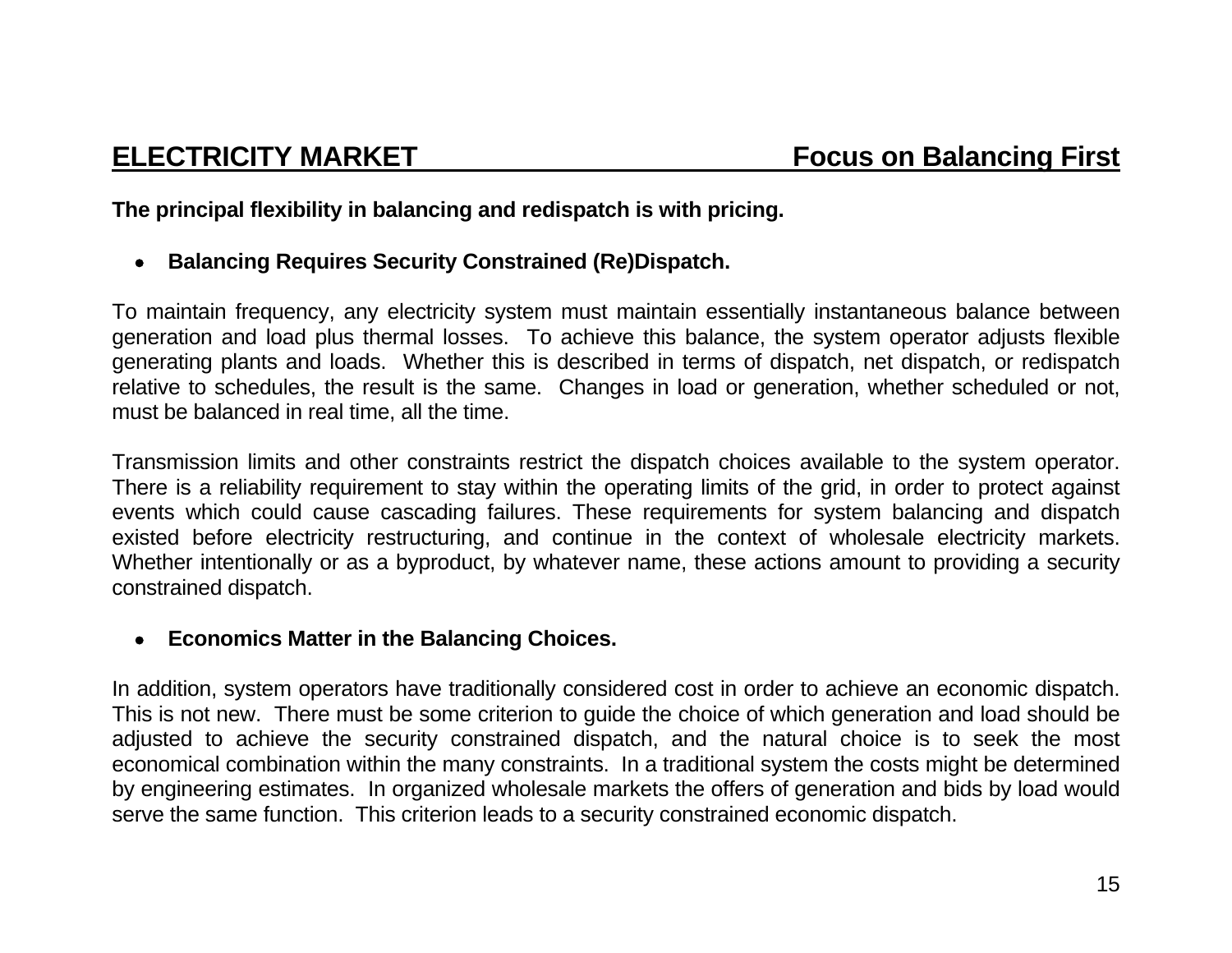**A challenge for Order 888 reform would be to require economic balancing and consistent pricing.** 

### • **Balancing Through Security Constrained Economic (Re)Dispatch.**

There is no dispute that there must be security constrained (re)dispatch to address transmission constraints and imbalances. The only question is whether or not FERC should require economic redispatch or rather should support uneconomic redispatch.

## • **Consistent Pricing.**

Given a security constrained economic dispatch, there is only one known pricing method that is consistent with actual operation of the grid and can be consistently applied to all transmission users. This pricing uses the marginal opportunity cost of redispatch at each location. This is distinct from the average cost of redispatch and various load-ratio cost allocation approaches.

### • **Virtuous Circle.**

Experience with economic balancing and consistent pricing exhibits the benefits of a virtuous circle. A welldesigned balancing function creates incentives to reinforce reliability and further simplify other remaining problems associated with open access and support of competitive markets.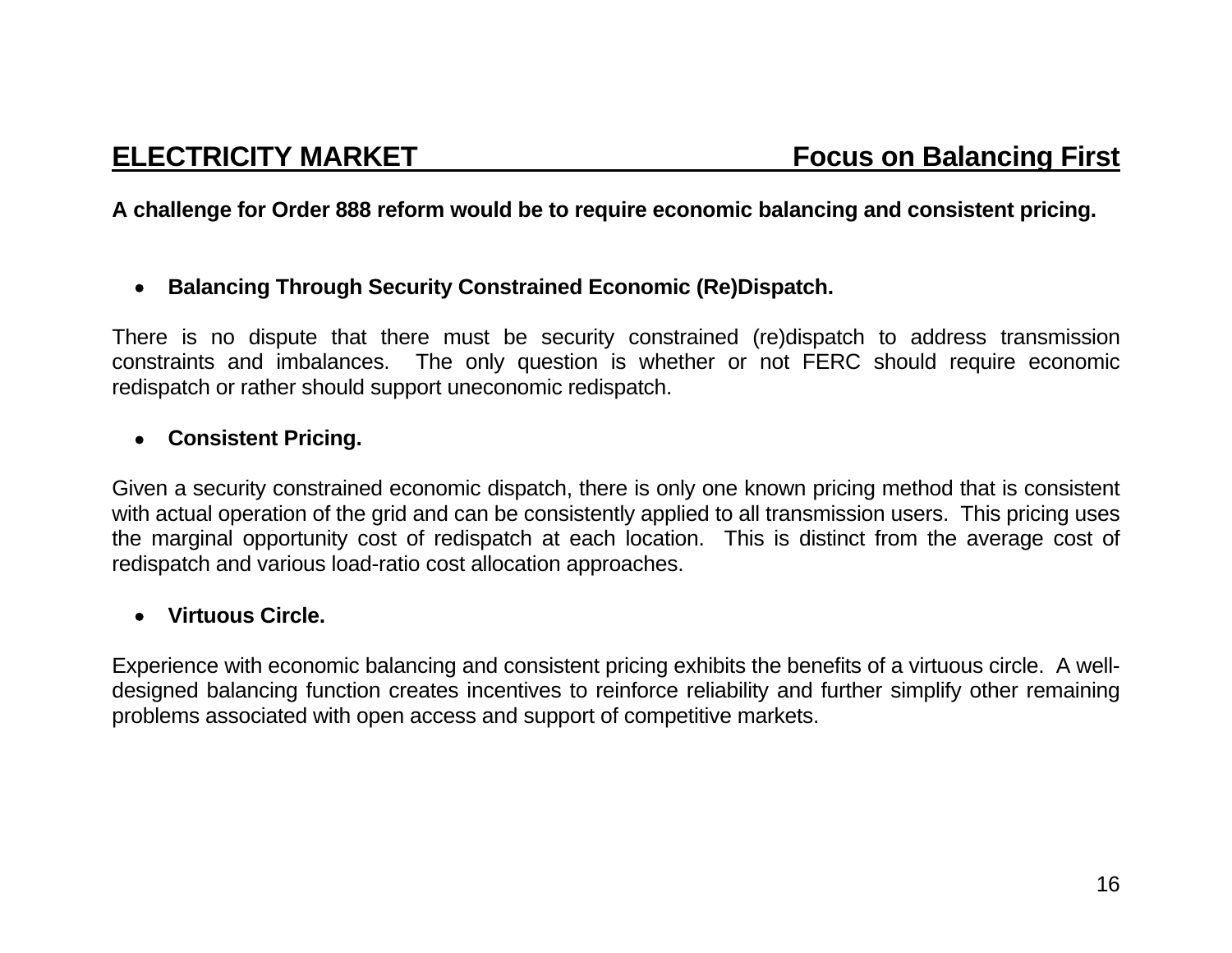### **Good design of the real-time market simplifies everything else. The basic principles stand at the center of successful market design ("SMD") and the virtuous cycle.**

- Efficient real-time operations conform to economic dispatch, and the prices or opportunity costs at the margin equal the much discussed locational marginal prices (LMP). This fact dictates the core elements of successful market design. Any other outcome will create problematic incentives requiring intrusive mandates and rules to maintain reliability and achieve efficiency.
- Available Transmission Capacity (ATC) calculations required for the contract path model are not well defined. The problem is conceptual and not just a requirement for better information. Hence, ATC estimates are arbitrary and controversial. By contrast, the point-to-point financial transmission rights found in successful market design provide an alternative, well-defined and workable set of rights to support forward markets.
- Security limits dictated by reliability standards are implemented as contingency constraints which inherently require coordinated and simultaneous evaluation. Evaluation of the (many) constraints requires calculation and not just observation.
- Bid-based dispatch or balancing systems can incorporate the elements needed for efficient operations to support coordination and competition.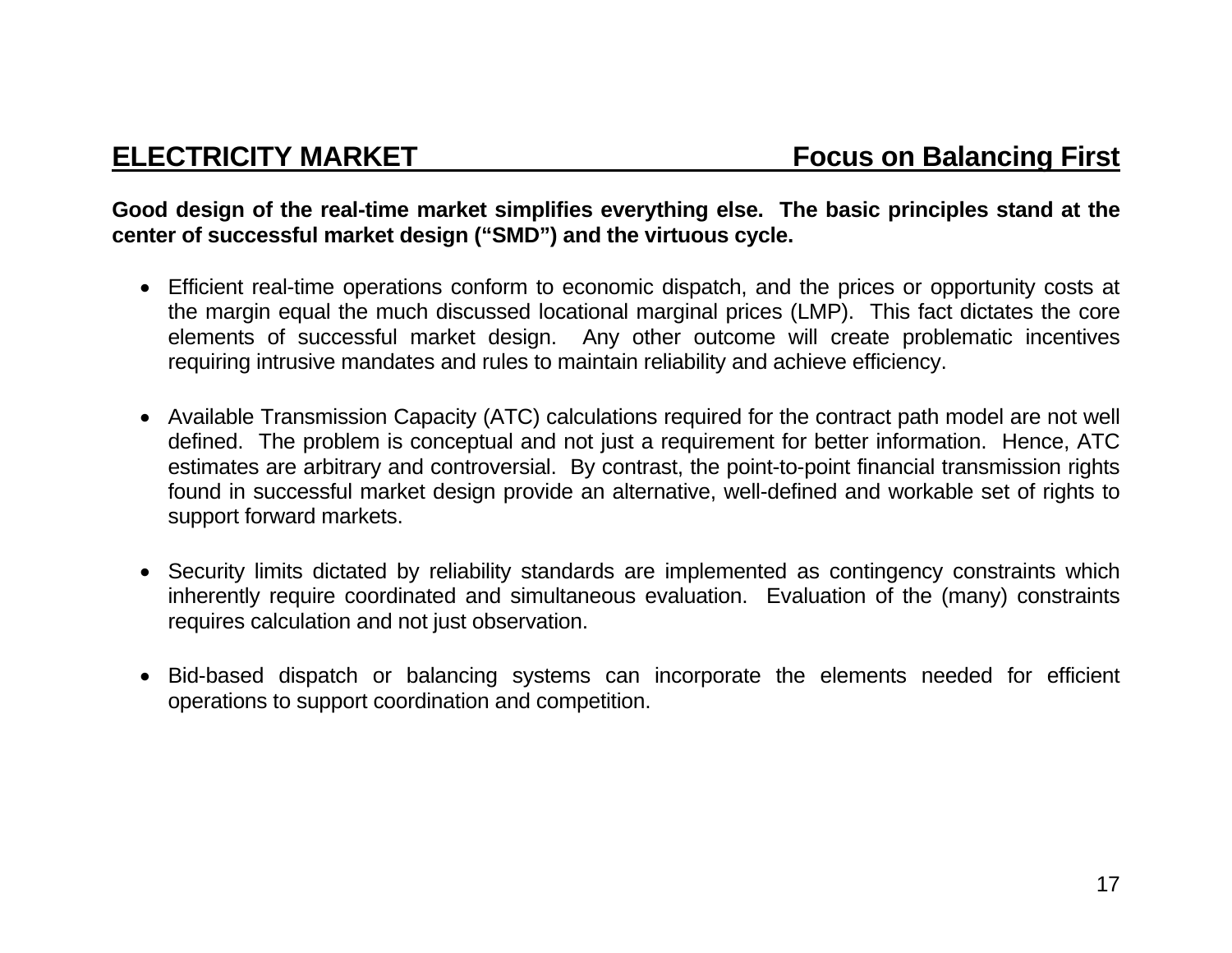**Suspend disbelief to focus on economic balancing and consistent pricing. Address other design features to make them consistent with economic balancing rather than the reverse.** 

## • **Cherry Picking on Transmission Service Choices.**

One objection is that economic balancing with consistent and transparent pricing would be too good a deal. Transmission customers would cherry pick across network service, point-to-point service, firm and nonfirm, to avoid paying for other costs not included in locational balancing costs (grid costs, regulation, operating reserves, reactive support, system operations, and so on). This implicates the cost allocation rules, and inconsistencies in regulatory design for alternative services. A solution would focus on the cost allocation rules, or on a more consistent definition of network access service.

### • **Penalties to Support Reliability.**

An objection is that imbalance penalties relative to hour-ahead schedules are needed to promote good scheduling practice and protect reliability. The assertion is repeated often without explanation. If consistent pricing that reflects marginal opportunity cost at a location is not applied, then penalties may be needed. But with consistent locational pricing, arbitrary and substantial penalties that conflict with efficient incentives may interfere with reliability.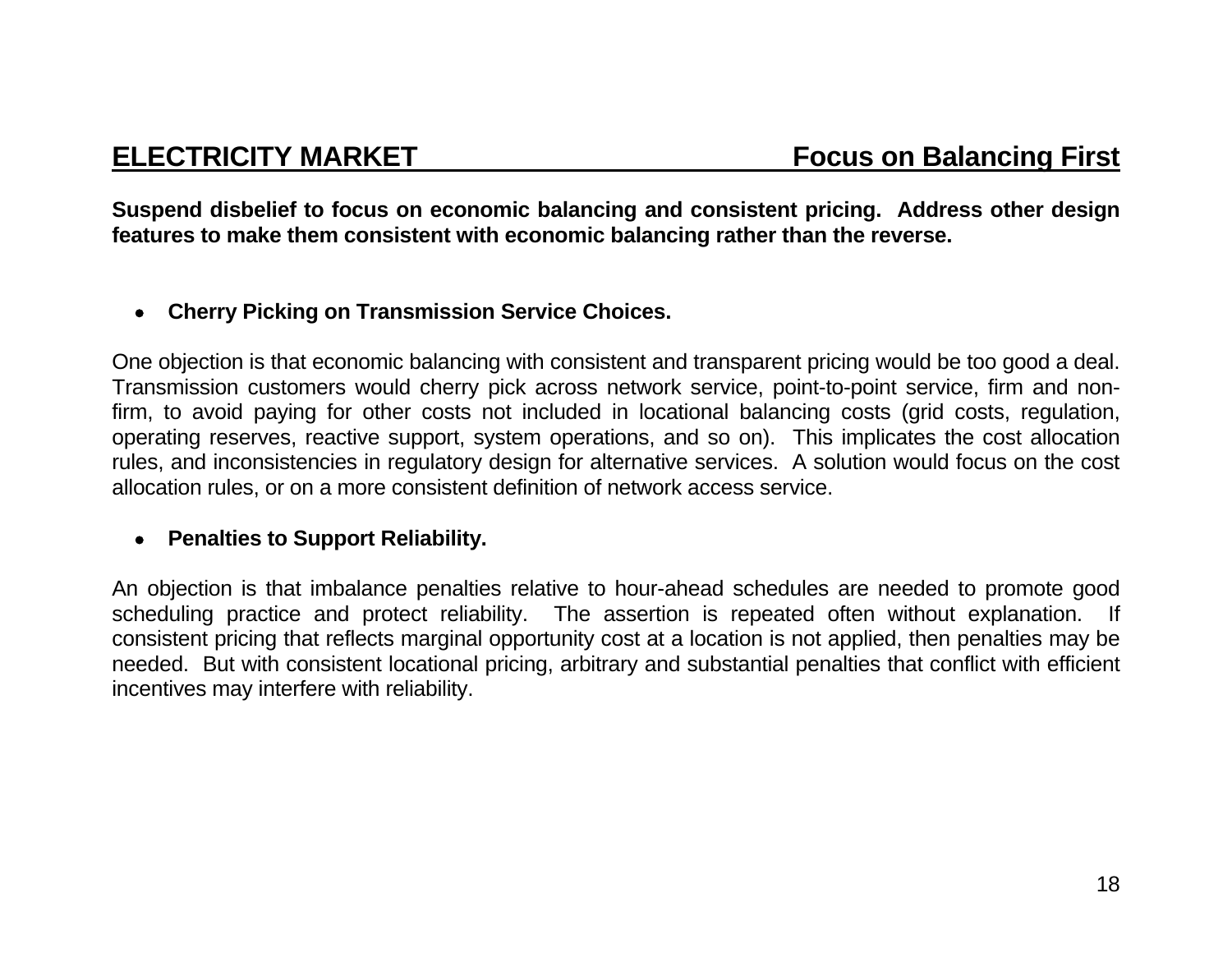**Suspend disbelief to focus on economic balancing and consistent pricing. …** 

### • **Organized Day-Ahead Markets.**

An objection is that efficient balancing and pricing require an organized day-ahead market to support unit commitment. However, unit commitment issues are amenable to other narrower reliability solutions. And with the Order 888 emphasis on flexibility to change schedules 20 minutes before the hour, without penalty, the balancing penalties provide little incentive for long-lead time commitments.

### • **ATC Calculations.**

ATC calculations for a contract path would be inconsistent with economic balancing and consistent pricing. This is true, but it arises because ATC calculations for a contract path are inconsistent with actual use of the transmission system. When ATC calculations are intended to determine actual use of the grid, this inconsistency is highly problematic. But with economic balancing and consistent pricing, ATC calculations reduce to a determination of long-term hedges and become much less important. The defects of the contract path approach would create incentives to develop financial transmission rights (FTRs) that would be consistent with the balancing system.

### • **Exceptions Needed for Intermittent Generation Sources.**

The proposed Order 888 reform discusses exceptions for intermittent resources. But all the qualitative arguments apply as well to any generation resource. With economic balancing and consistent pricing, the balancing flexibility envisioned for intermittent resources would apply to all resources.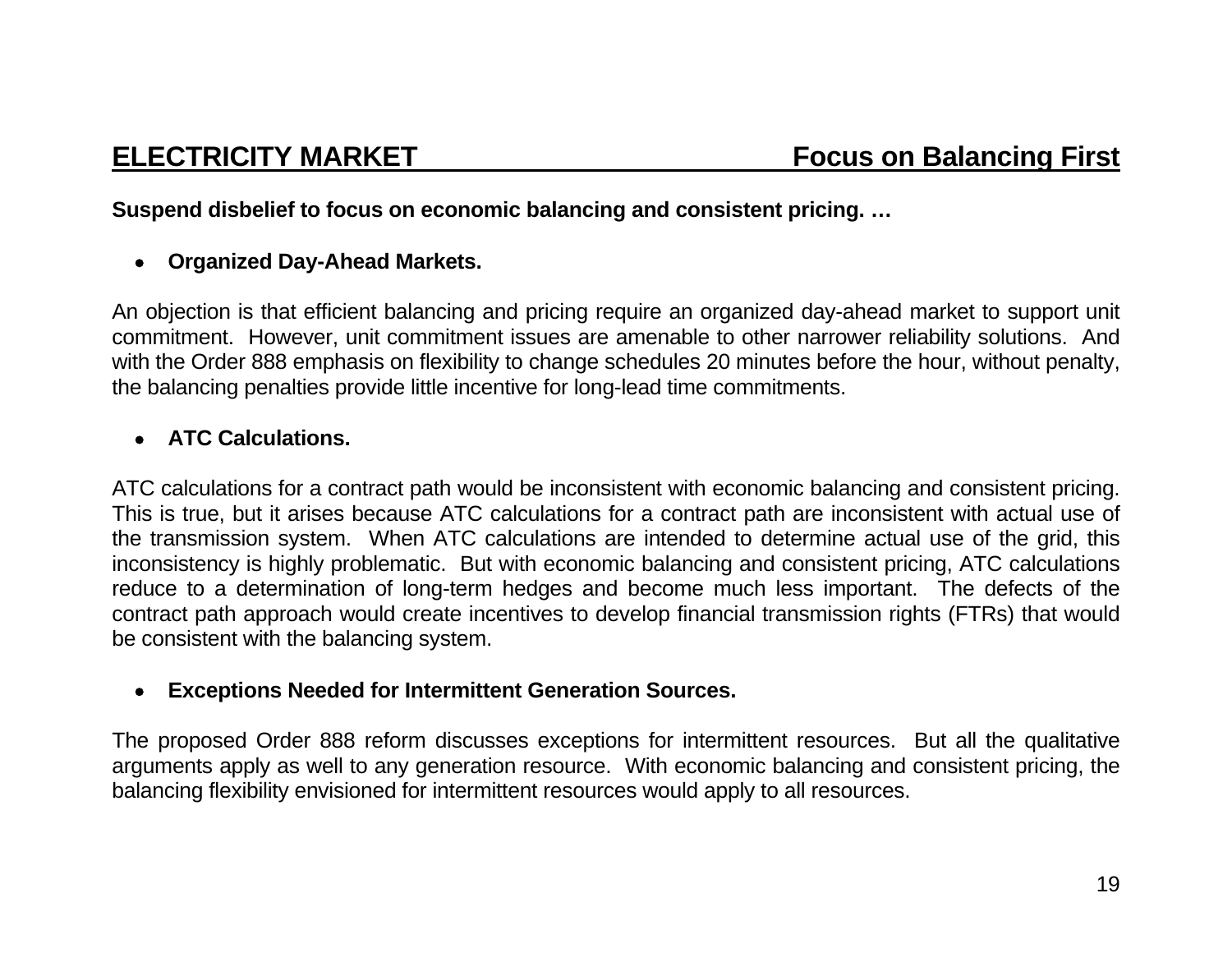**Suspend disbelief to focus on economic balancing and consistent pricing. …** 

• **Is the combination of economic balancing and consistent pricing necessary for open access and non-discrimination?** 

Yes. The transmission provider must operate a balancing system that becomes security constrained (re)dispatch. With economic (re)dispatch, the only pricing system consistent with open access and nondiscrimination is the use of locational marginal opportunity costs.

• **Anathema. Is the combination of economic balancing and consistent pricing a stealth version of "Standard Market Design?"** 

No. The proposal developed by FERC for Standard Market Design covered much more ground. It is true that economic balancing and consistent pricing would be consistent with the Standard Market Design, but only because it is consistent with actual use of the transmission system. Economic balancing and consistent pricing would be consistent with the CRT, Order 2000, and any other successful system of open access and non-discrimination.

• **Is the combination of economic balancing and consistent pricing necessary for supporting competitive electricity markets and efficient investment?** 

Yes. Any other system will create perverse incentives that either undermine operations or undermine investment. Inexorably, the perverse incentives will create the need and pressure for regulators, including FERC, to take on more and more obligations to mandate and control electricity investments.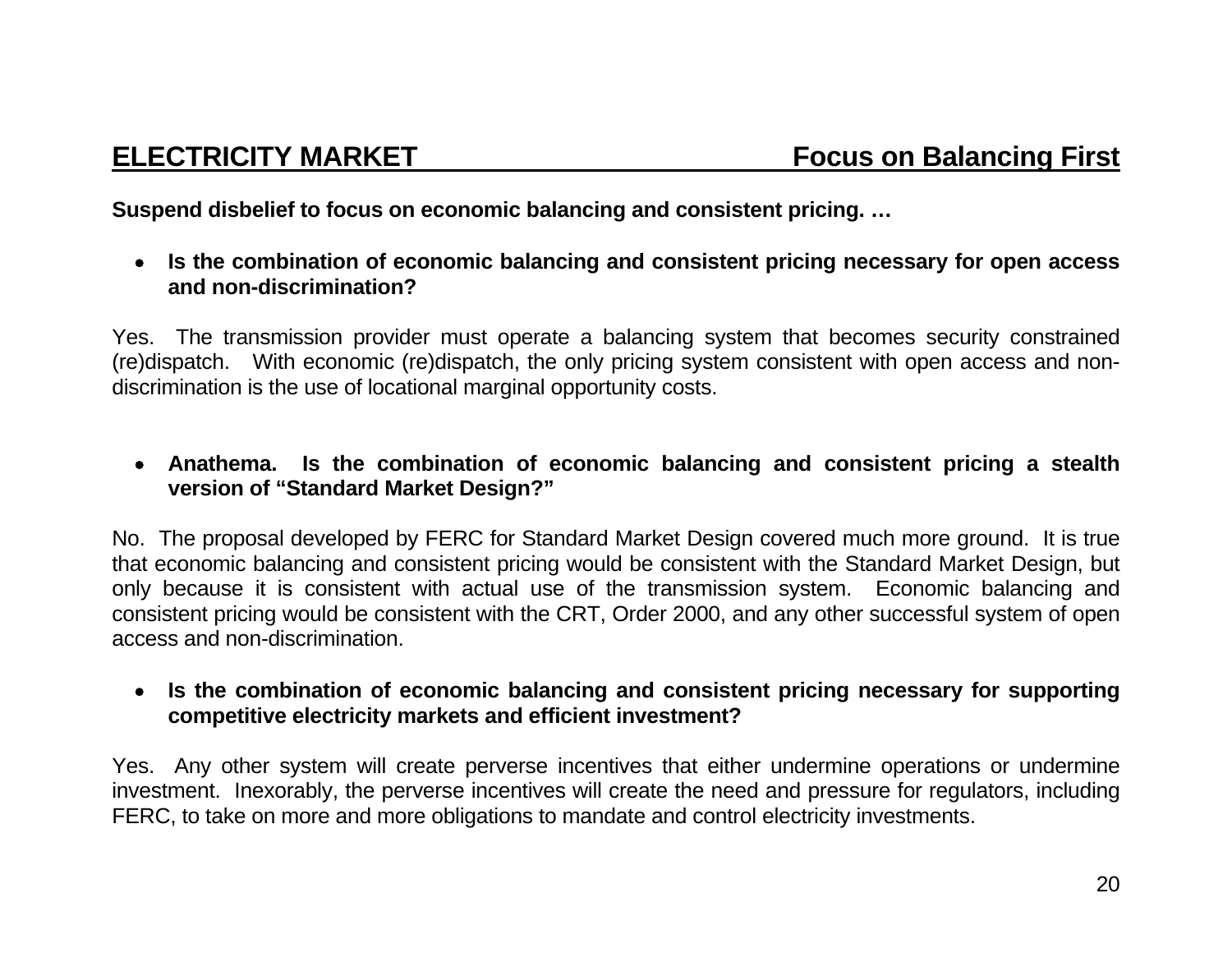**The example of successful central coordination, CRT, Regional Transmission Organization (RTO) Millennium Order (Order 2000) Standard Market Design (SMD) Notice of Proposed Rulemaking (NOPR), "Successful Market Design" provides a workable market framework that is working in places like New York, PJM in the Mid-Atlantic Region, New England, and the Midwest.** 



**Poolco…OPCO…ISO…IMO…Transco…RTO… ITP…WMP…: "A rose by any other name …"**